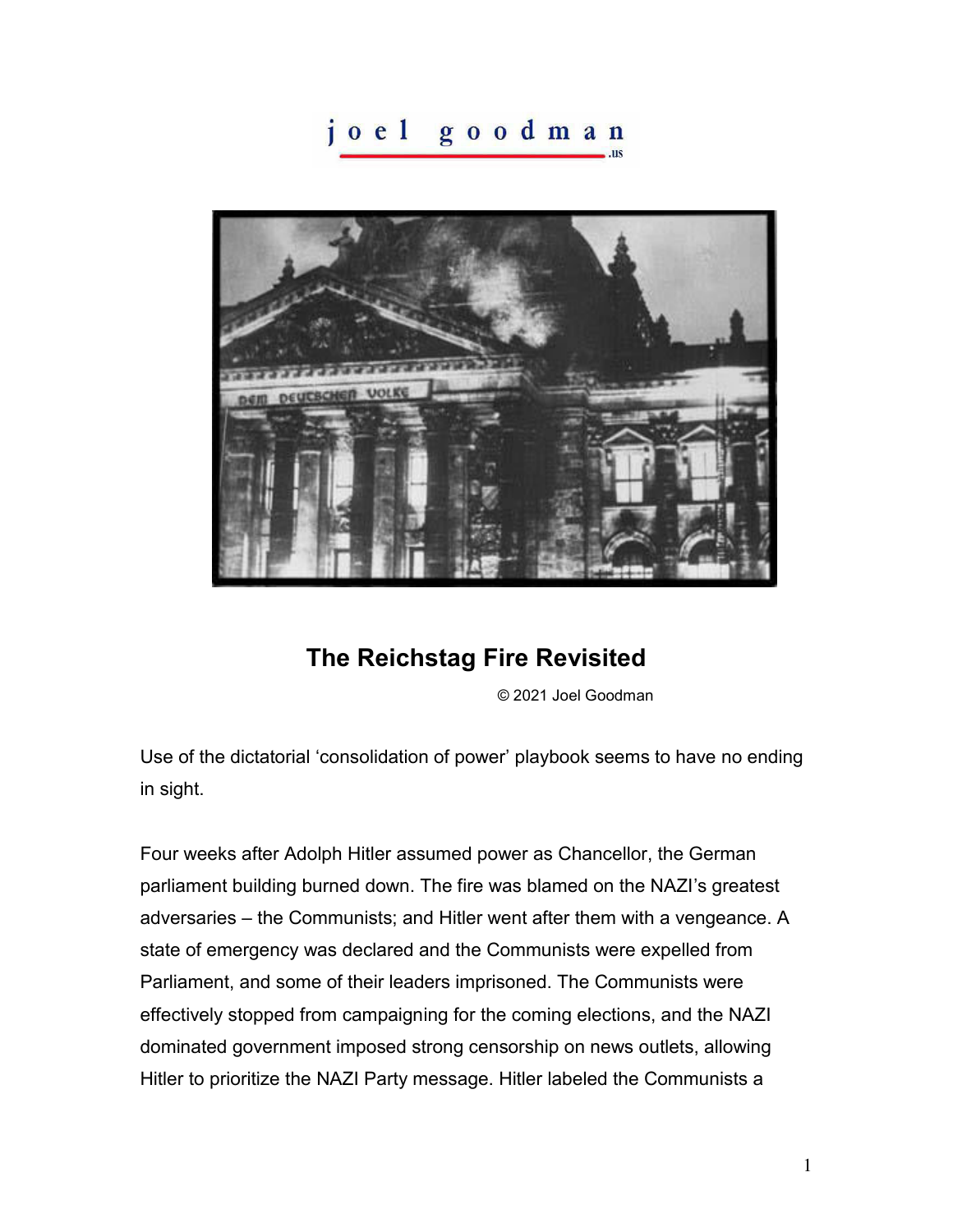danger to the country, and the NAZIs soon took a strong anti-communist stance. The citizens, hearing a singular message from the media and being led to fear the Communists, voted for the NAZIs. Within a short period of time Germany became a one Party state.

Here in the United States, almost a century later, the very day that Joe Biden\* was to be officially anointed as President–Elect, the single greatest expression of love for a politician in American history was turned into a media circus of hatred, accompanied by accusations of complicity in sedition and insurrection. By the end of the day, there were threats of the use of the  $25<sup>th</sup>$  Amendment and Impeachment against President Trump – as if we hadn't heard enough of those demands over the four year period since Trump took office.

The Democrat's threats are not being made to consolidate power – they already have that. They own the government and the militarized Corporate Media. Unsurprisingly, Trump was banned from Twitter and Facebook, which I suspect is a portent of things to come. The first time around, beginning in 2016, the accusations and threats of removal from office were made in an attempt to demean Trump sufficiently and drive a wedge between him and the public for the 2020 election. The Democrats were never held to account for the unsubstantiated slander and lies enunciated during the first go-round. Now, with just a few days left in Trump's term, they are once again labeling him as being unfit for office. If one remembers, he was labeled as being unfit for office even before he took office. The movement to impeach him also began before he took office.

Nothing that the Democrats did seemed to work for the past four years. Trump's popularity remained solid. As he stood for re-election his popularity actually rose; and to the disbelief of the Left he was more popular this time around, even among Blacks, Hispanics and Jews. Real polling showed that Trump was unstoppable, which he would have been in a fair fight. But, the establishment

2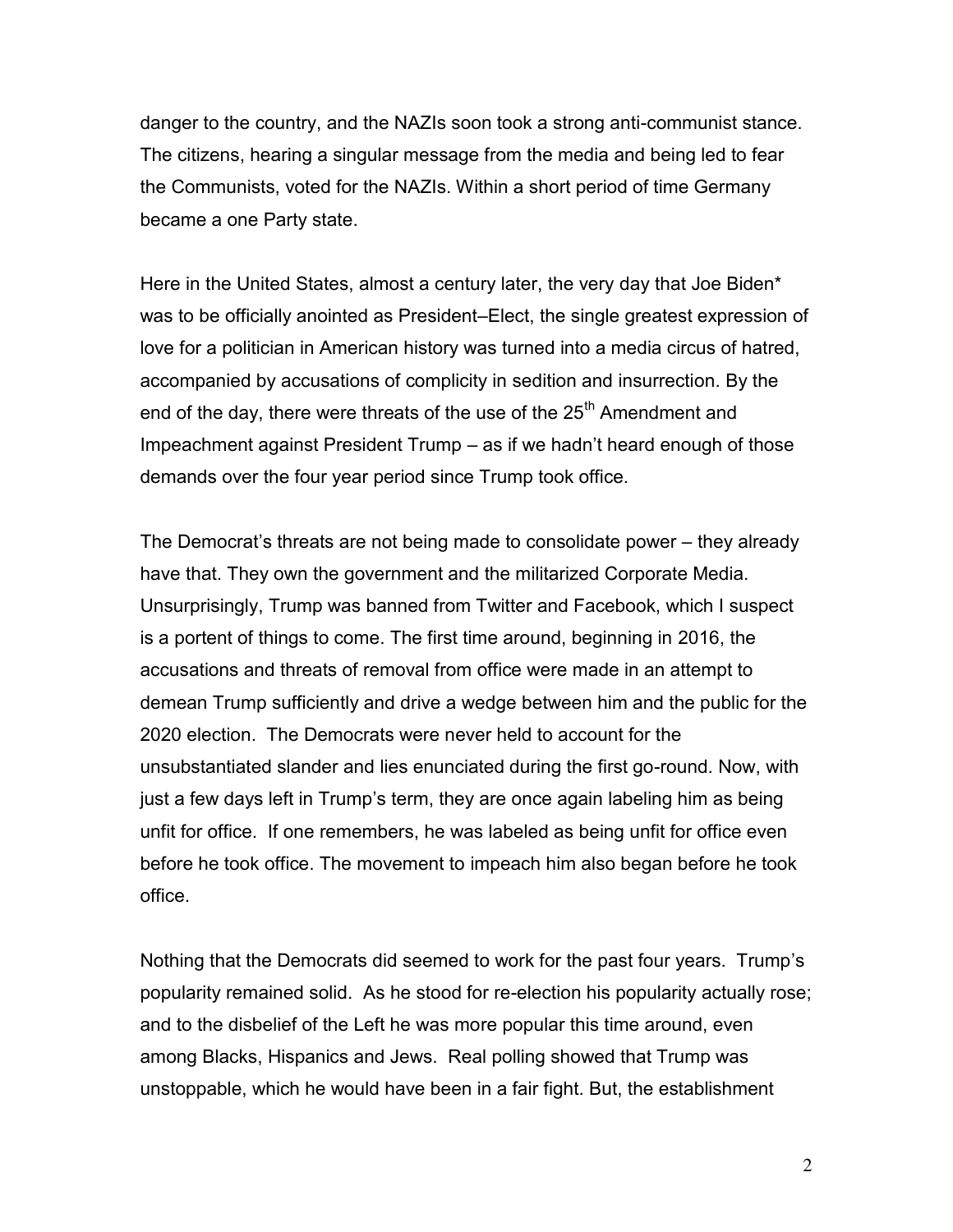wasn't about to have a fair fight. Instead, they promoted an election that was more crooked than the worst fixed horserace in parimutuel history.

To stop Trump, the 2020 election was manipulated in some very obvious ways – albeit unproved because the evidence was either destroyed or kept from investigators. Those in government who could have seized the voting machines and records, and allowed first hand knowledge of the election, turned their backs on Trump - and the American people.

For those people in power who blocked a path to the truth, Trump is expendable. World peace means nothing to war mongers and war profiteers. American jobs and a booming economy mean nothing to elites who have financially rewarding jobs and perks that attend those jobs.

But, after the election loss, to the chagrin of the establishment, Trump remained undeterred, and appeared to be capable of maintaining a following into the 2024 election.

The sheer multitude of people from all across the nation in Washington on January  $6<sup>th</sup>$ , showed the Left that Trump was as strong, if not stronger than ever before. In defeat, many Americans looked to Trump as their last hope for a less corrupt, more just America, even if Americans had to endure four years of hell, watching as illegal aliens flooded inward across American borders, and jobs once again flowed outward across our borders.

To the vicious Left, whose agenda is clear, well planned, well funded and well organized – the beneficial effects of the rally had to be turned around.

Trump – still naive after four years – still too pure of heart, sent his throng to the Capitol to be heard. The opportunity for mischief couldn't have been better had it been planned, which it obviously was. Trump had committed the crime of publicly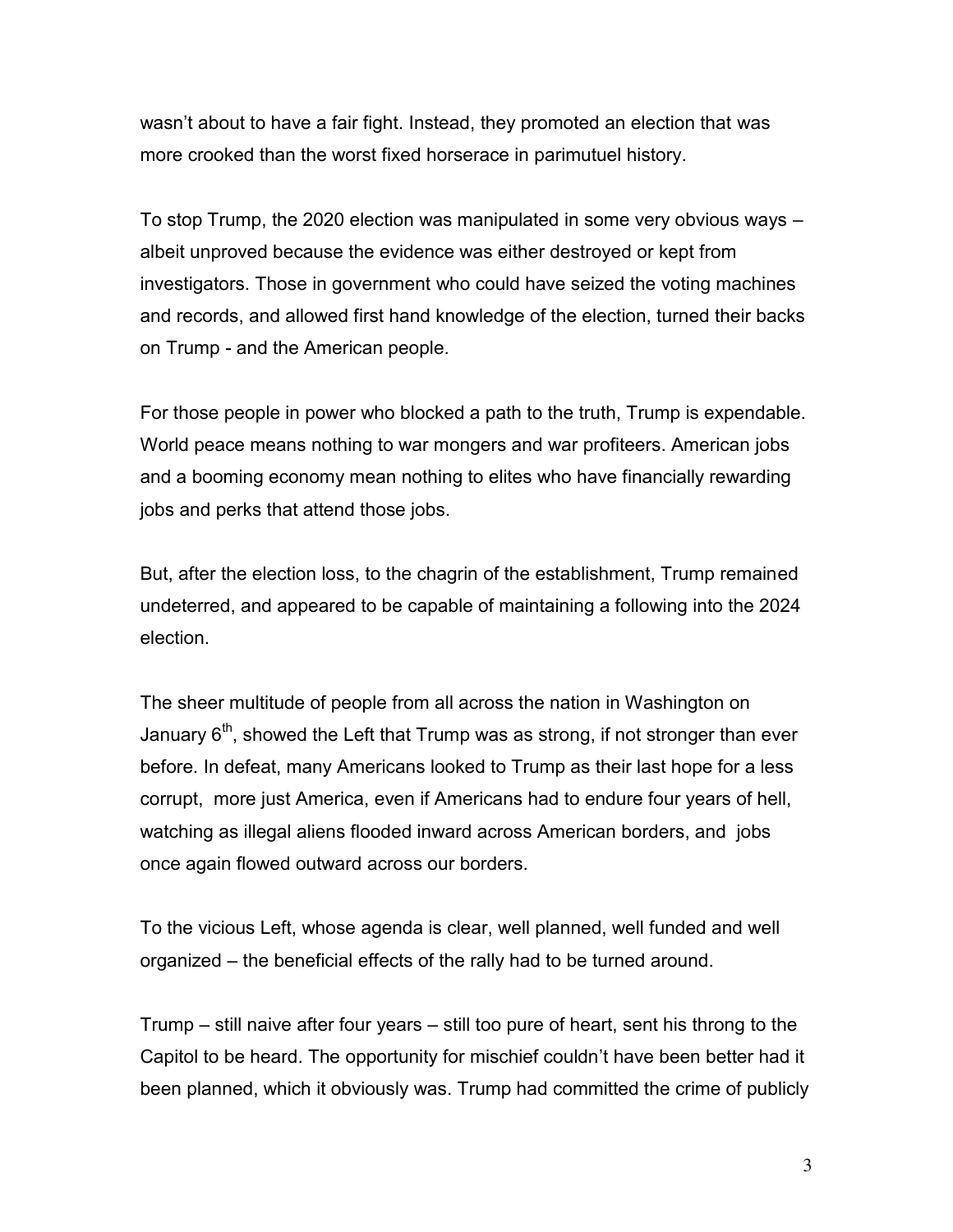stating that the election was stolen and he detailed the theft for all who wanted to see. One must assume he wanted the largest stage possible from which to present his message. That he didn't end the show was, in hindsight, an unforeseeable mistake; but he felt that the next act was up to those who travelled to Washington from all over the country.

In some still undetermined manner, but with the visible participation of ANTIFA / BLM members at the head of the crowd attacking the Capitol Building, – part of the protest turn violent. Without full knowledge of how the disorder played out, the militarized counter intelligence units serving as Corporate Media blamed Trump, and the usual Republicans, and even some supposedly Conservative Republicans, jumped onto the bandwagon and did what they needed to do in order to get a good position for the 2024 election season. In unison, the Dems, the Media and the turncoat Republicans all rose in indignant protestation against Trump.

The objective was simple, do whatever is necessary to prevent a reoccurrence of Trump or anyone like him to ever run for and win the Presidency.

If Trump or his chosen protégé runs in2024, his supporters will be confronted in the streets by some well organized iteration of Obama's Civilian Security Force, inevitably supported by the federal government by that time. The Counter Intelligence programs will be more hyperbolic and the claims against Trump will be more histrionic than over the past four years – if that is possible.

Donald Trump remains the single greatest threat to the Left's dominance of the body politic.

The Left is already aware that a good percentage of Americans are willing to submit to fascist conformity by wearing Covid masks. The Left will stop at nothing to influence the 'weak willed' into accepting that Donald Trump is a dangerous